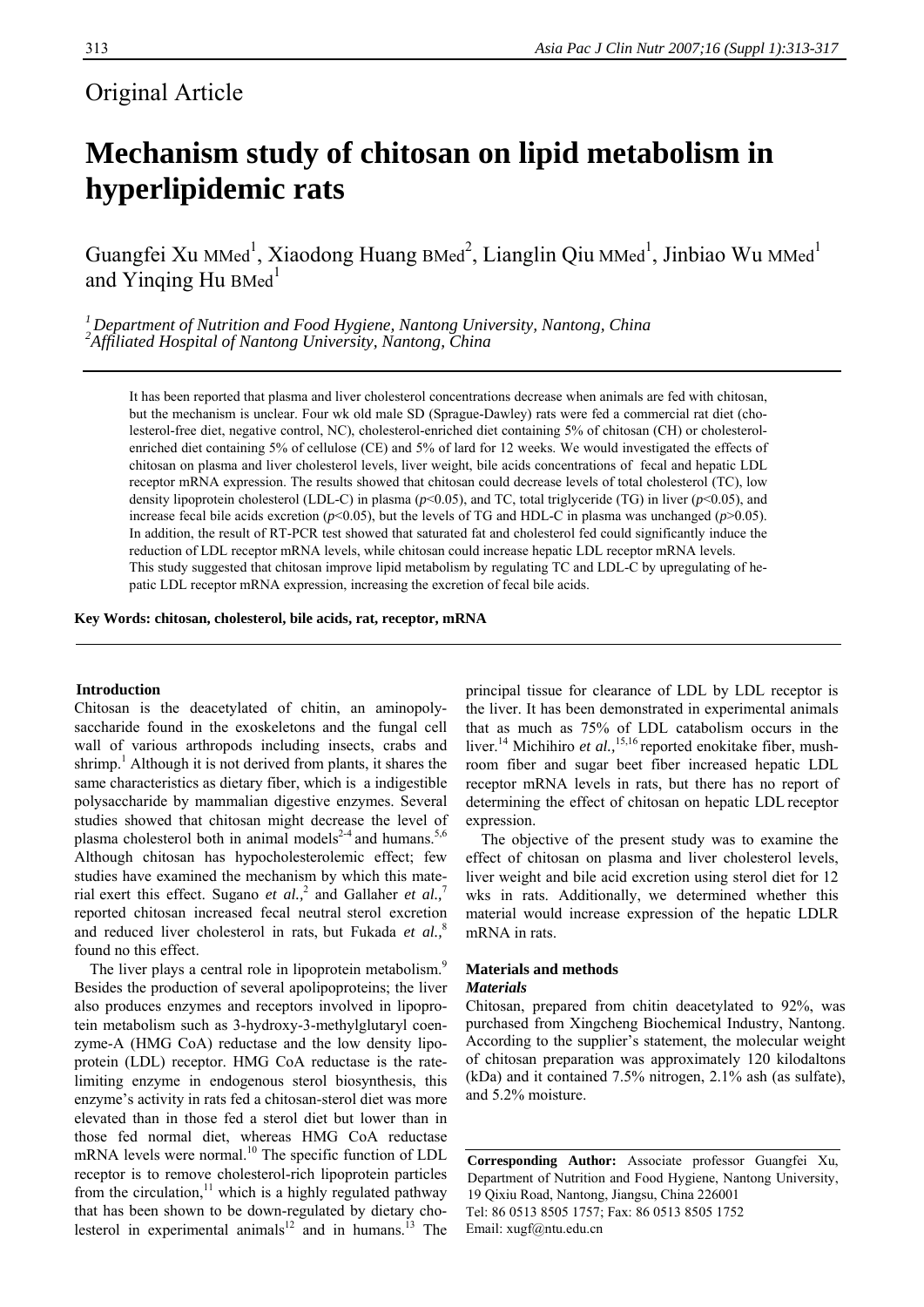# *Animals and diets*

Thirty young male Sprague-Dawley rats (initial body weight 60~80g) were obtained from the Medical Experimental Animals Centre of Nantong University (Nantong, China). All rats were housed individually in suspended stainless steel wire cages in a room maintained at 22 to 24 ℃. There were 12 hr of daytime light between 6 AM and 6 PM and 12 hr of dark. The rats were fed a chow diet (Shuangshi Laboratory Animal Feed Science Co., Ltd, Suzhou) for 1 wk before switching to the experimental diets. They were provided with their respective diets and water on an ad libitum for 12 weeks. After appropriate periods of treatment, the animals were fasted for 15 hr from 6 PM to 9 AM before they were killed by decapitation. All protocols for animal experimentation and maintenance were approved by the Animal Ethics Committee in our university.

Rats were fed a AIN-93G  $^{17}$  diet in NC group, whereas the rats in CH and CE groups were fed a modified AIN-93G diet containing 5 g/100 g lard, 1 g/100 g cholesterol, 0.25  $g/100$  g cholate and 5  $g/100$  g of test material i.e. chitosan or cellulose respectively. The composition of the modified AIN-93G diet was as follows (g/kg): casein, 200.0; cornstarch, 389.986; dextrinized cornstarch, 114; sucrose, 85.5; soybean oil, 50; AIN-93G mineral mix, 35; AIN-93G vitamin mix, 10; L-cystine, 3.0; lard 50; cholate, 2.5; cholesterol, 10; BHT, 0.014; and test materials, 50.

#### *Experimental design*

Rats were randomized into three groups of equalsize (*n* = 10): commercial rat diet (cholesterol-free diet, negative control, NC) group, cholesterol-enriched diet containing 5% chitosan (CH) group and cholesterol-enriched diet containing 5% cellulose (CE) group. Body weight and food intake were recorded weekly and daily, respectively. A 3-d fecal collection was made in the last week. At the end of experimental period, the rats were anaesthetized, and blood was collected; the liver were removed and weighed, and a piece was immediately frozen in liquid nitrogen.

#### *Analytical methods*

Total cholesterol and triglyceride (TG) concentrations in the Plasma were determined using the commercial kits from Yilikang biological Technology Co. (Wenzhou, China). HDL and LDL in the plasma were separated by ultracentrifugation (194,000  $\times$  g for 3 hr at 10 °C), Total cholesterol of each fraction were measured by an enzymatic method with kit purchased from Yilikang biological Technology Co. (Wenzhou, China).

Lipids were extracted from livers by the method of Folch *et al.*,<sup>18</sup> Cholesterol and triglyceride were determined enzymatically (Sigma Diagnostics #352–100, St. Louis, MO) after solubilization in Triton X-100 in acetone. Bile acids were extracted from dried feces using organic solvents<sup>19</sup> and total bile acids measured enzymatically essentially as described by Sheltawy and Lowowsky. $20$ 

## *Preparation of RNA*

Tissue samples (0.5-0.75 g wet weight) were extracted for total cellular RNA using TRI REAGENT (Sangon Biological Engineering & Tech and Service Co. Ltd., Shanghai). The  $A_{260}$ :  $A_{280}$  ratios were greater than 1.8, and the yield of RNA was about 1-1.5mg/g of tissue. The integrity and size distribution (quality) of RNA was examined by formaldehyde agarose gel electrophoresis.

# *RT-PCR*

The mRNA expression for LDL-R was done in liver using RT-PCR kit from PROMEGA. 2 μg of total RNA template from different groups after treatment with DNase I (Ambion) was used in RT-PCR reaction. To the reaction mixture added 10 μl of 3X PROMEGA One Step RT-PCR buffer  $(2.5 \text{ mM } MgCl<sub>2</sub>$  as final concentration), 2 μl of dNTP mix (10 mM of each dNTP), 5 μl of each forward and reverse gene specific primers (from 10 μM stock), 2 μl PROMEGA One Step RT-PCR Enzyme Mix, 1 μl RNase inhibitor (1 U/μl) and finally 25 μl of PCR grade RNase-free water (provided in the kit) to make total volume 50 μl. Mixed it gently by vortex and centrifuged it to collect all the components at the bottom of the PCR tubes. The PCR reaction was performed in the thermal cycle using following conditions: the RT reaction was performed at 40°C for 30 min, initial PCR activation was done at 94°C for 2 min, followed by 35 cycles of 94°C (denaturation) for 30 s, 58°C (annealing) for 30 s and 72°C (extension) for 1 min. Finally, incubated at 72°C for 10 min to extend any incomplete single strands.

Optimal oligonucleotide primer pairs for RT-PCR were selected with the aid of the software Gene Runner. The primer sequence (5' to 3') for rat LDL-R gene coding  $(+)$ strand was ACCGCCATGAGGTACGTAAG, noncoding (-) strand was GGGTCTGGACCCTTTCTCTC and for rat β-actin gene coding (+) strand was AGAGCTATG AGCTGCCTGAC, and the noncoding (-) strand was CTGCATCCTGTCAGCCTACG. The length of RT-PCR products for LDL-R and β-actin were 341 bp and 236 bp respectively. The PCR products were subjected to electrophoresis in a 2% agarose gel, and stained with ethidium bromide. The intensity of each band was quantified with NIH image software (free ware).

#### *Statistical analyses*

Data are presented as means  $\pm$  SD and analysed using Statistica software (SAS Institute, Cary, NC). The significance of differences among treatment groups was determined by ANOVA with Student-Newman-Kuels multiple range test. Differences were considered significant at *p*< 0.05.

#### **Results**

There were no significant differences in the body weight gain (NC, CE, and CH:  $356 \pm 34.9$ ,  $371 \pm 37.4$ , and  $361$  $\pm$ 35.2 g/12 weeks, respectively), food intake ((NC, CE, and CH: 24.3±5.5, 23.2±5.4, and 24.0±7.2 g/day, respectively). The relative liver weight in the CH group and the NC group were significantly lower than one in the CE groups  $(p<0.05)$ . There was no difference of daily fecal dry weight between the CH group and the CE group  $(p>0.05)$ , both of which were significantly greater than the NC group (Table1).

Changes in plasma lipid levels were presented in Table 2. At the end of  $12<sup>th</sup>$  week, the plasma total cholesterol and LDL cholesterol level in CE group had increased to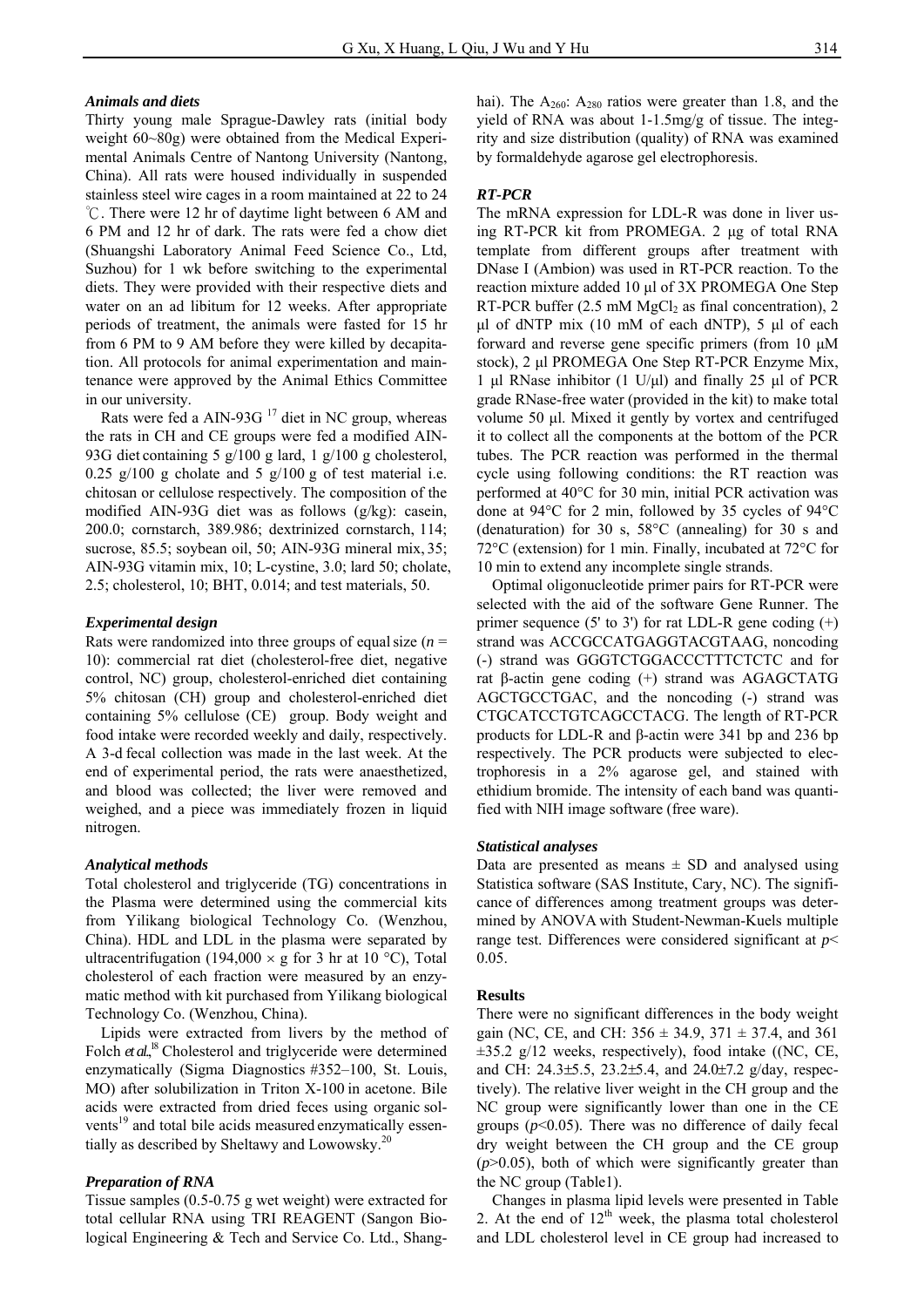|                                   | Diet group                  |                       |                              |  |
|-----------------------------------|-----------------------------|-----------------------|------------------------------|--|
| Component                         | NC                          |                       | CЕ                           |  |
| Initial body weight $(g)$         | $69.0 \pm 5.2$              | $70.5 \pm 6.1$        | $71.8 \pm 6.0$               |  |
| Body wt. Gain $(g/12 \text{ wk})$ | $356 \pm 34.9$              | $361\pm35.2$          | $371\pm37.4$                 |  |
| Food Intake $(g/d)$               | $24.3 \pm 5.5$              | $24.0 \pm 7.2$        | $23.2 \pm 5.4$               |  |
| Liver weight $(g/100 g)$ body)    | $2.86 \pm 0.15^a$           | $3.10\pm0.43^{\circ}$ | $4.31\pm0.26$                |  |
| Dry feces $(g/d)$                 | $0.77 \pm 0.10^{\text{ a}}$ | $2.06 \pm 0.29^b$     | $1.46 \pm 0.24$ <sup>c</sup> |  |

**Table 1.** Body weight, food intake and relative liver weight in rats fed commercial rat diet, cholesterol-cellulose or cholesterol-chitosan for 12  $wk<sup>1</sup>$ 

<sup>1</sup>Values are means±SD,  $n = 10$ , Values within the same row bearing different superscripts are significantly different ( $p < 0.05$ ).

**Table 2.** Plasma total cholesterol, LDL cholesterol, HDL cholesterol and triglyceride concentrations in rats fed commercial rat diet, cholesterol-cellulose or cholesterol-chitosan for  $12 \text{ wk}^1$ 

| Component                      |                   | Diet group        |                   |  |
|--------------------------------|-------------------|-------------------|-------------------|--|
|                                | NС                | CН                | СE                |  |
| Total cholesterol (mmol/L)     | $1.99 \pm 0.40^a$ | $2.09 \pm 0.26^a$ | $3.10\pm0.53^{b}$ |  |
| $LDL$ cholesterol (mmol/ $L$ ) | $0.38 \pm 0.09^a$ | $0.47 \pm 0.19^a$ | $0.70 \pm 0.24^b$ |  |
| $HDL$ cholesterol (mmol/L)     | $0.57 \pm 0.18$   | $0.48\pm0.11$     | $0.45 \pm 0.20$   |  |
| Triglyceride $(mmol/L)$        | $0.78 \pm 0.27$   | $0.83 \pm 0.39$   | $1.05 \pm 0.44$   |  |

<sup>1</sup>Values are expressed as means  $\pm$  SD, *n* =10. Means within the same row bearing different superscripts are significantly different (*p* < 0.05).

**Table3.** Total liver cholesterol, triglyceride concentrations and fecal bile acid excretion in rats fed commercial rat diet, cholesterol-cellulose or cholesterol-chitosan for  $12 \text{ wk}^1$ 

| Component                               | Diet group                   |                   |                  |  |
|-----------------------------------------|------------------------------|-------------------|------------------|--|
|                                         | NC                           | CН                |                  |  |
| liver cholesterol, $\mu$ mol/g liver    | $6.20 \pm 1.26^a$            | $10.4 \pm 2.58 b$ | $17.2 \pm 3.06c$ |  |
| liver triglyceride, <i>µmol/g liver</i> | $9.48 \pm 1.82$ <sup>a</sup> | $12.8 \pm 2.11 b$ | $28.7 \pm 4.52c$ |  |
| Bile acid excretion, $\mu$ mol/d        | 13.0± 3.67a                  | $52.9 \pm 7.83 b$ | $16.8 \pm 4.82a$ |  |

<sup>1</sup>Values are expressed as means  $\pm$  SD, *n* =10. Means within the same row bearing different superscripts are significantly different (*p* < 0.05)

| Diet group                          | NC | <b>CH</b> | СE |
|-------------------------------------|----|-----------|----|
| LDL-receptor (341bp) $\Rightarrow$  |    |           |    |
| $\beta$ actin (266bp) $\Rightarrow$ |    |           |    |

**Figure 1.** Hepatic LDL-R mRNA expression by RT-PCR in different groups: NC group; CH GROUP; CE group. β-actin was also amplified (house keeping gene).

62%, compared with NC group, whereas the CH group was lowered to the same level as the NC group. There were no significant differences in the HDL cholesterol and triglyceride concentrations in all groups.

Liver cholesterol and triglyceride concentrations were greater in the CE group  $(p<0.05)$ , followed by the CH group  $(p<0.05)$ , both of which were greater than the NC group (Table 3).

Daily fecal bile acid excretion in CH groups was twofold greater than those of the NC and CE groups  $(p<0.05)$ , there were no difference between the NC and CE groups (*p* > 0.05, Table 3).

RT-PCR products of expected size i.e. 341 bp and 236 bp were obtained for LDL-R and β-actin. Hepatic LDL receptor mRNA expression was greater in the CH group  $(p<0.05)$ , and the NC group  $(p<0.05)$  than that in the CE group (Fig  $1 <$  Fig  $2$ ).

## **Discussion**

Several studies have shown the cholesterol-lowering effect of chitosan related to its dietary levels and particle size. On feeding a high cholesterol diet for 20 days, addition of 2 to 5% chitosan resulted in a significant reduction, by 25% to 30%, of plasma cholesterol without influencing food intake and growth. The concentration of liver cholesterol and triglyceride also decreased significantly.

Chitosan at the 10% level further reduced plasma cholesterol, but depressed growth.<sup>2</sup> The higher mol wt chitosan (>750 kDa) were found to be less effective as hypocholesterolemiant than 80-120 kDa chitosan.<sup>21</sup> In this study, dietary cholesterol and saturated fat increased plasma total and LDL cholesterol levels, and liver cholesterol and triglyceride concentrations, while chitosan moderated this cholesterol-induced increase (Table 2 & Table 3). There were no significant differences in the body weight gain and food intake in all groups (Table 1), and no adverse effects were evident at gross anatomical examination when experiments were conducted for up to 12 weeks but a bit of yellowish appearance of liver. It was suggested that chitosan at 5% of the diet was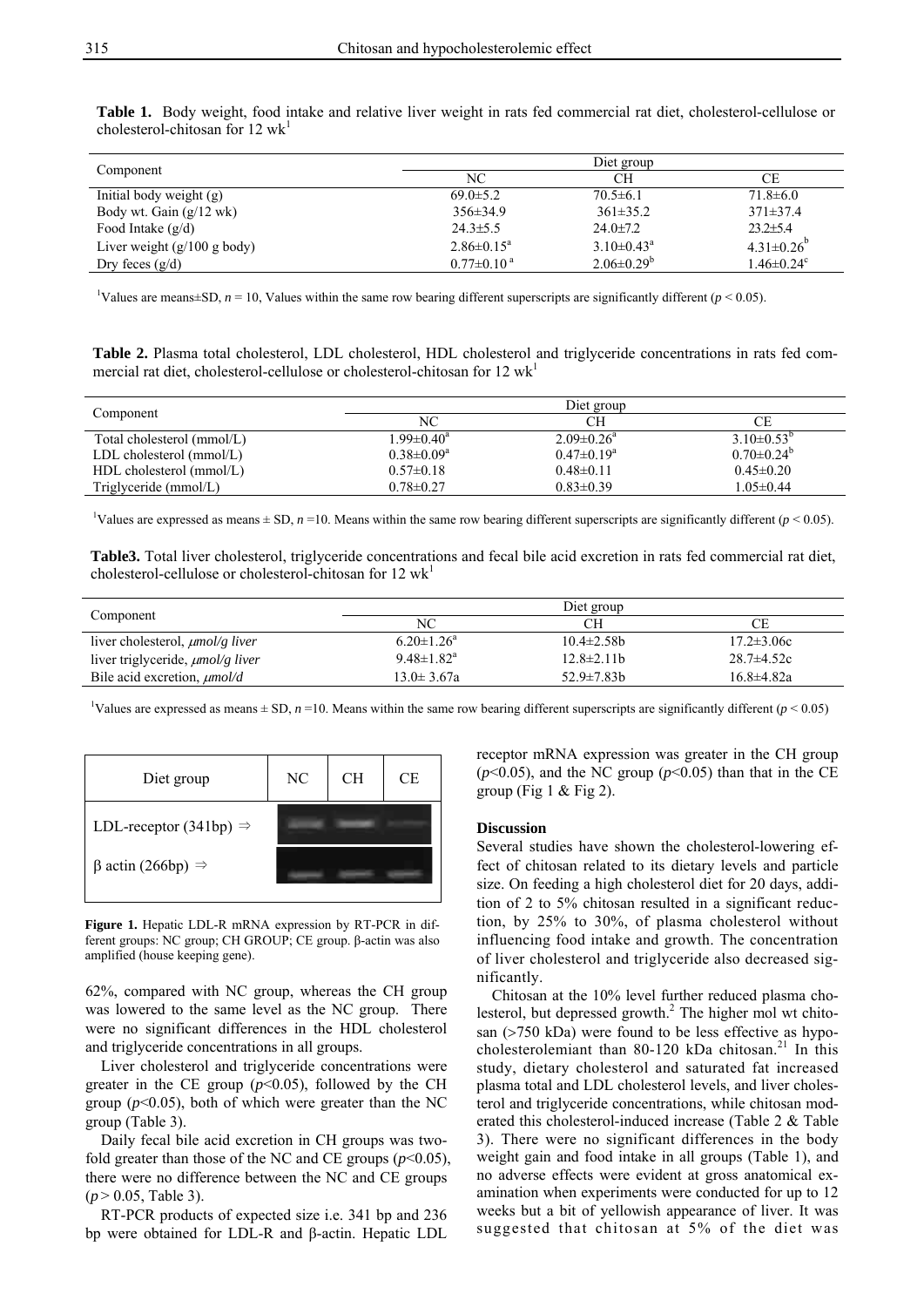

**Figure 2.** Hepatic LDL-R mRNA Contents in rats a commercial rat diet (cholesterol-free diet, negative control, NC), cholesterolenriched diet containing 5% chitosan (CH) or cholesterol-enriched diet containing 5% cellulose (CE) for 12 weeks. Data is expressed as means±SD from 4 observations. Values that do not share a letter differ significantly,  $p < 0.05$ .

recommended deservingly for long-term feeding test in rat.

Although how chitosan reduced cholesterol was still uncertain, many studies indicated that increased bile acid excretion and/or decreased cholesterol absorption was responsible.  $22$  Chitosan acts as a weak anion exchange resin and exhibits a substantial viscosity in vitro. Either of these properties of chitosan could mediate its hypocholesterolemic effect. However, Sugano *et al.*,<sup>21</sup> found that chitosan preparations of different in vitro viscosities all demonstrated equivalent hypocholesterolemic effects, arguing against a role for viscosity. The anion exchange property of chitosan would seem to be favored as an explanation for its hypocholesterolemic properties. Gallaher *et al.*, found that an equal mixture of chitosan and glucomannan, fed with 7.5% of the diet, reduced cholesterol absorption and increased bile acid excretion in rats fed with a cellulose-based diet. Sugano *et al.*,<sup>2</sup> noted an increase in cholesterol excretion in rats fed 5% chitosan, compared to cellulose treatment, and a change in the composition of the fecal sterols, resulted in excreting relatively more cholesterol and less coprostanol in rats treated with chitosan. In the study, we also found a strong trend to a decrease of bile acid excretion in rats fed 5% chitosan, compared to cellulose (Table 3). Increased bile acid excretion could reduce cholesterol concentrations because plasma or liver cholesterol would be utilized to maintain the bile acid pool.

Difference of LDL receptor mRNA abundance in some animals such as rabbits and guinea pigs could be correlated with differences in plasma total and LDL cholesterol concentrations.23,24 We found lower levels of LDL receptor mRNA in rats fed high cholesterol concentrations, while chitosan increased hepatic LDL receptor mRNA expression compared to cellulose. The levels of hepatic LDL receptor mRNA in rats fed cholesterolenriched and 5% chitosan even were greater than those

rats fed cholesterol-free commercial rat diet (Fig 2). The results suggested that chitosan upregulate LDL mRNA receptor expression in rat liver with relation to improving liver function besides decreased cholesterol level. The rat liver weight in CH group was significantly lower than that of the CE group (Table 1), and there were smaller yellowish livers after treated with chitosan. These results indicate that the 5% chitosan treatment moderate cholesterol metabolism in rats, despite a greatly increased intake of cholesterol.

Our study indicated that chitosan lowered the plasma total cholesterol level by enhancement of the hepatic LDL receptor mRNA and chitosan might be potential to increase the excretion of fecal bile acids.

#### **References**

- 1. Muzzarelli RAA. Enzymatic synthesis of chitin and chitosan. Occurrence of chitin. In: Chitin. New York, NY: Pergamon Press, 1977:5-17.
- 2. Sugano M, Fujikawa T, Hiratsuji Y, Nakashima K, Furada N and Hasegawa Y. A novel use of chitosan as a hypocholesterolemic agent in rats. Am J Clin Nutr 1980; 33: 787- 793.
- 3. LeHoux JG and Grondin F. Some effects of chitosan on liver function in the rat. Endocrinology 1993; 132:1078- 1084.
- 4. Bennekum AM, Nguyen DV, Schulthess G, Hauser H and Phillips MC. Mechanisms of cholesterol-lowering effects of dietary insoluble fibres: relationships with intestinal and hepatic cholesterol parameters. Br J Nutr 2005; 94:331-337.
- 5. Bokura H and Kobayashi S. Chitosan decreases total cholesterol in women: a randomized, double-blind, placebocontrolled trial. Eur J Clin Nutr 2003; 57:721-725.
- 6. Daniel DG, Cynthia MG, Gregory JM, Timothy PC, Carolyn HH, Robert HJ and John W. A Glucomannan and Chitosan Fiber Supplement Decreases Plasma Cholesterol and Increases Cholesterol Excretion in Overweight Normocholesterolemic Humans. J Nutr 2002; 21:428-433.
- 7. Gallaher CM, Munion J, Hesslink Jr R, Wise J and Gallaher DD. Cholesterol reduction by glucomannan and chitosan is mediated by changes in cholesterol absorption and bile acid and fat excretion in rats. J Nutr 2000; 130:2753- 2759.
- 8. Fukada Y, Kimura K and Ayaki Y. Effect of chitosan feeding on intestinal bile acid metabolism in rats. Lipids 1991; 26:395-399.
- 9. Havel RJ, and Hamilton RL. Hepatic lipoprotein receptors and intracellular lipoprotein catabolism. Hepatology. 1988; 8: 1689-1704.
- 10. Lehoux JG and Grondin F. Some Effects of Chitosan on Liver Function in the Rat. Endocrinology 1993; 132: 1078-1084.
- 11. Brown MS and Goldstein JL. A receptor-mediated pathway for cholesterol homeostasis. Science 1986; 232:34-47.
- 12. Kovanen PT, Brown MS, Basu SK, Bilheimer DW and Goldstein JL. Saturation and suppression of hepatic lipoprotein receptors: a mechanism for the hypercholesterolemia of cholesterol-fed rabbits. Proc Natl Acad Sci 1981; 78:1396-1400.
- 13. Brown MS and Goldstein JL. A receptor-mediated pathway for cholesterol homeostasis. Science 1986; 232: 34- 47.